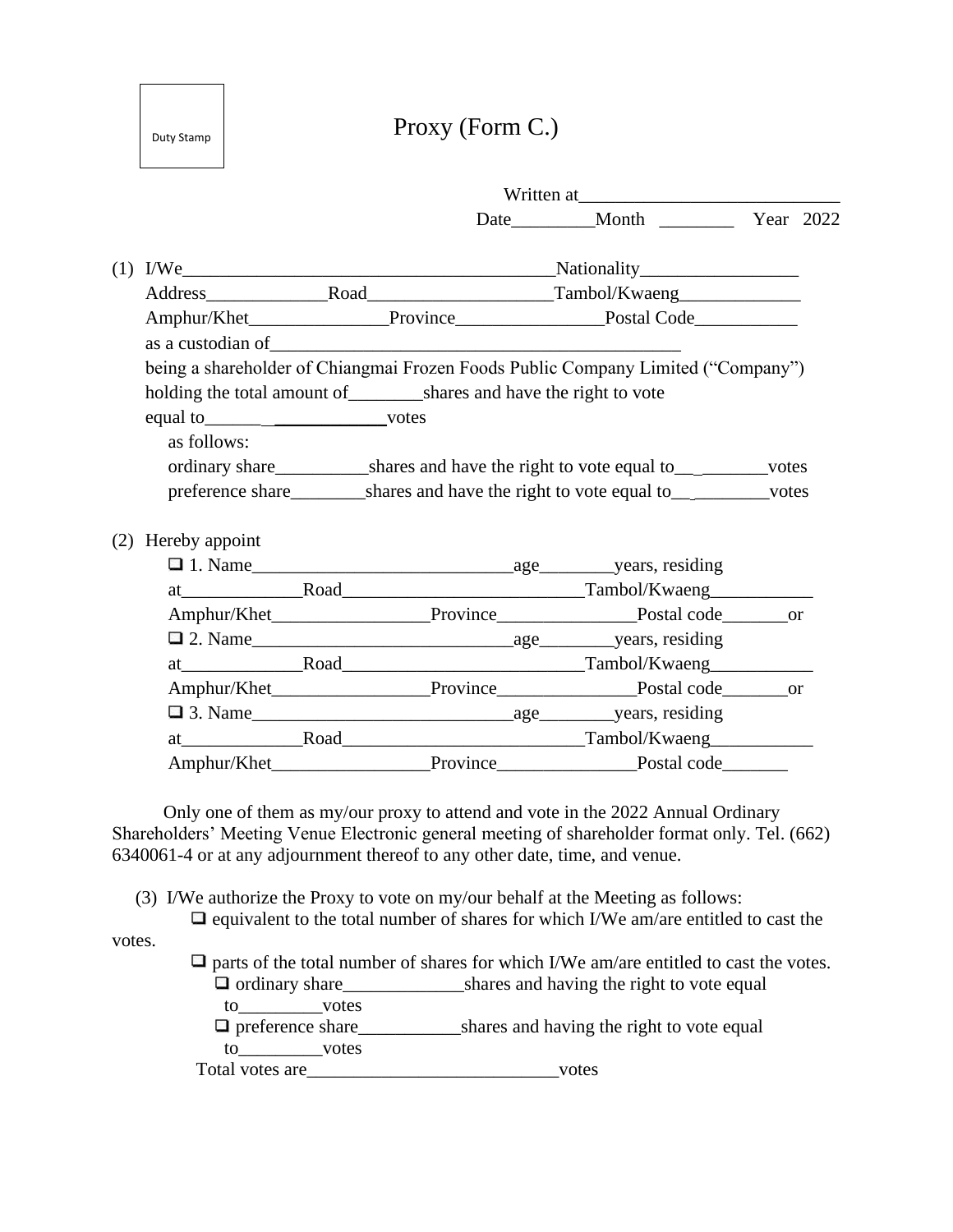(4) I authorize my Proxy to cast the votes according to my intentions as follows:

#### **Agenda 1 Acknowledgement of the Minutes of the Annual General Meeting of Shareholders 2021 (AGM 2021)**

- $\Box$  (a) The Proxy is entitled to cast the votes on my behalf at its own discretion.
- $\Box$  (b) The Proxy must cast the votes in accordance with my following instructions:  $\Box$  Approve  $\Box$  Disapprove  $\Box$  Abstain

#### **Agenda 2 Acknowledgement of the Company's Performance of 2021**

- $\Box$  (a) The Proxy is entitled to cast the votes on my behalf at its own discretion.
- $\Box$  (b) The Proxy must cast the votes in accordance with my following instructions:  $\Box$  Approve  $\Box$  Disapprove  $\Box$  Abstain

#### **Agenda 3 Approval of the audited financial statements for the year ended 31 December 2021**

- $\Box$  (a) The Proxy is entitled to cast the votes on my behalf at its own discretion.
- $\Box$  (b) The Proxy must cast the votes in accordance with my following instructions:
- $\Box$  Approve  $\Box$  Disapprove  $\Box$  Abstain

#### **Agenda 4 Approval of the omission of the allocation of net profit as legal reserves and the omission of the dividend payment from the operating result of the year 2021**

- $\Box$  (a) The Proxy is entitled to cast the votes on my behalf at its own discretion.
- $\Box$  (b) The Proxy must cast the votes in accordance with my following instructions:  $\Box$  Approve  $\Box$  Disapprove  $\Box$  Abstain

#### **Agenda 5 Approval of the appointment of directors in place of those due to complete their terms in 2022**

- $\Box$  (a) The Proxy is entitled to cast the votes on my behalf at its own discretion.
- $\Box$  (b) The Proxy must cast the votes in accordance with my following instructions:

| $\Box$ Vote for the entire nominated candidate as a whole. |                   |                |  |  |
|------------------------------------------------------------|-------------------|----------------|--|--|
| $\Box$ Approve                                             | $\Box$ Disapprove | $\Box$ Abstain |  |  |
| $\Box$ To elect each director individually.                |                   |                |  |  |
| 4.1 Mr. Prapas Pholpipattanaphong                          |                   |                |  |  |
| $\Box$ Approve                                             | $\Box$ Disapprove | $\Box$ Abstain |  |  |
| 4.2 Dr. Phusit Wonglorsaichol                              |                   |                |  |  |
| $\Box$ Approve                                             | $\Box$ Disapprove | $\Box$ Abstain |  |  |
| 4.3 Ms. Chutima Tangmatitham                               |                   |                |  |  |
| $\Box$ Approve                                             | $\Box$ Disapprove | $\Box$ Abstain |  |  |
|                                                            |                   |                |  |  |

#### **Agenda 6 Approval of the Remuneration for the Board of Director for 2022**

- $\Box$  (a) The Proxy is entitled to cast the votes on my behalf at its own discretion.
- $\Box$  (b) The Proxy must cast the votes in accordance with my following instructions:  $\Box$  Approve  $\Box$  Disapprove  $\Box$  Abstain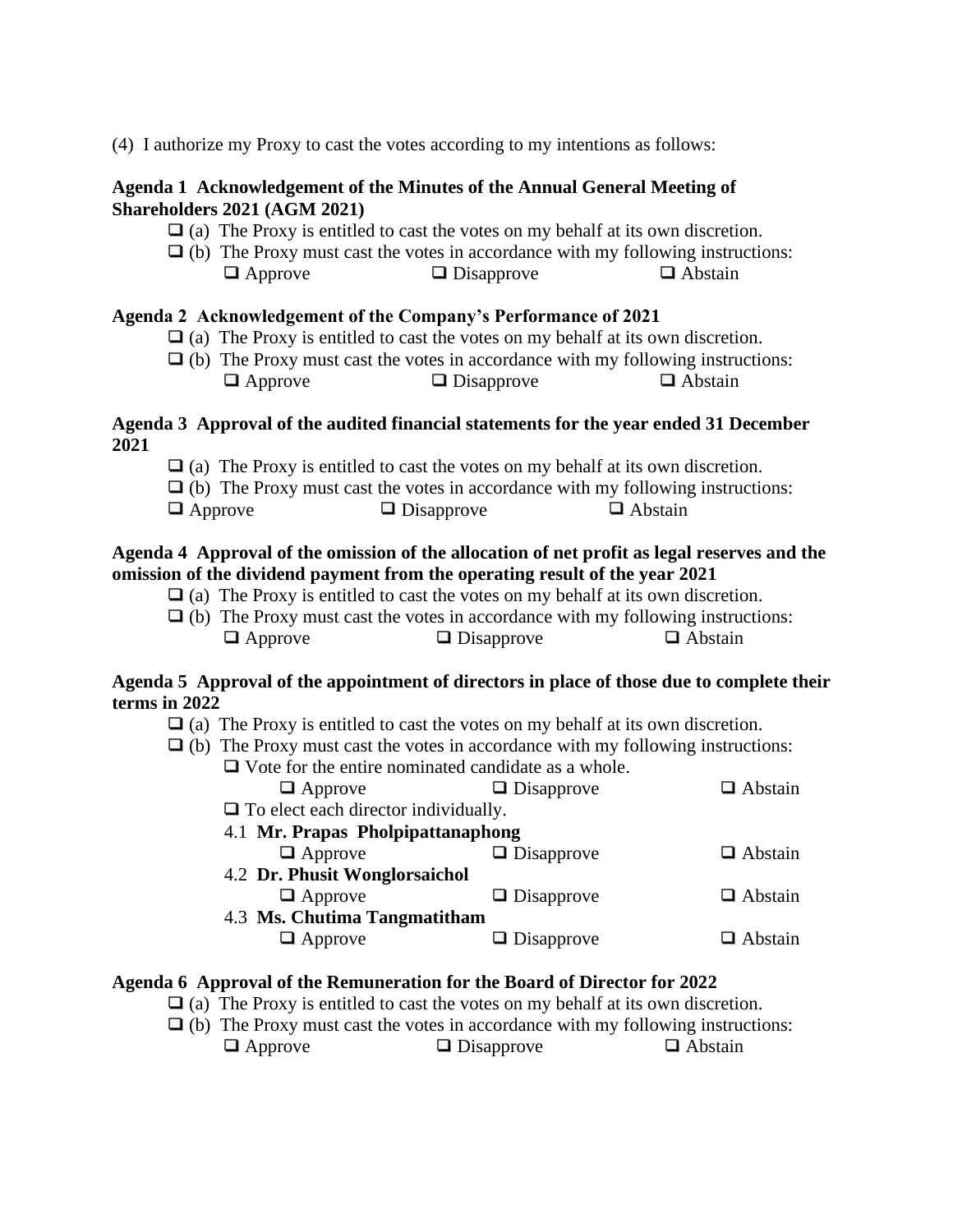#### **Agenda 7 Approval of the appointment of the external auditors and determination of the audit fees for 2022**

- $\Box$  (a) The Proxy is entitled to cast the votes on my behalf at its own discretion.
- $\Box$  (b) The Proxy must cast the votes in accordance with my following instructions:  $\Box$  Approve  $\Box$  Disapprove  $\Box$  Abstain

### **Agenda 8 Other issues (If any)**

- $\Box$  (a) The Proxy is entitled to cast the votes on my behalf at its own discretion.
- $\Box$  (b) The Proxy must cast the votes in accordance with my following instructions:

| $\Box$ Approve | $\Box$ Disapprove | $\Box$ Abstain |
|----------------|-------------------|----------------|
|----------------|-------------------|----------------|

 Any action taken by the Proxy at the meeting shall, unless the Proxy cast the votes not in compliance with my/our intention specified herein, be deems as being done by me/us in all respects.

Signed Shareholder



## **Remark:**

1. This Form C. is used only if the shareholders whose name is in the shareholders' register is an

 offshore investor who appoints a local custodian in Thailand to keep his/her shares in the custody.

2. The necessary evidence to been closed with this proxy form is:

 (1) The power-of-attorney granted by the shareholder to the custodian by which the custodian is

appointed to sign the proxy form on the shareholder's behalf.

- (1) A certification that the authorized signatory of the proxy form is licensed to operate the custodian business.
- 3. The shareholder appointing the proxy must authorize only one proxy to attend and vote at the meeting and may not split the number of shares to many proxies for splitting votes.
- 4. In the agenda relating the election of Directors, it is applicable to elect either directors as a whole

or elect each director individually.

5. In case there are agendas other than those specified above, the additional statement can be specified by the Shareholder in the Regular Continued Proxy Form C. as enclosed.